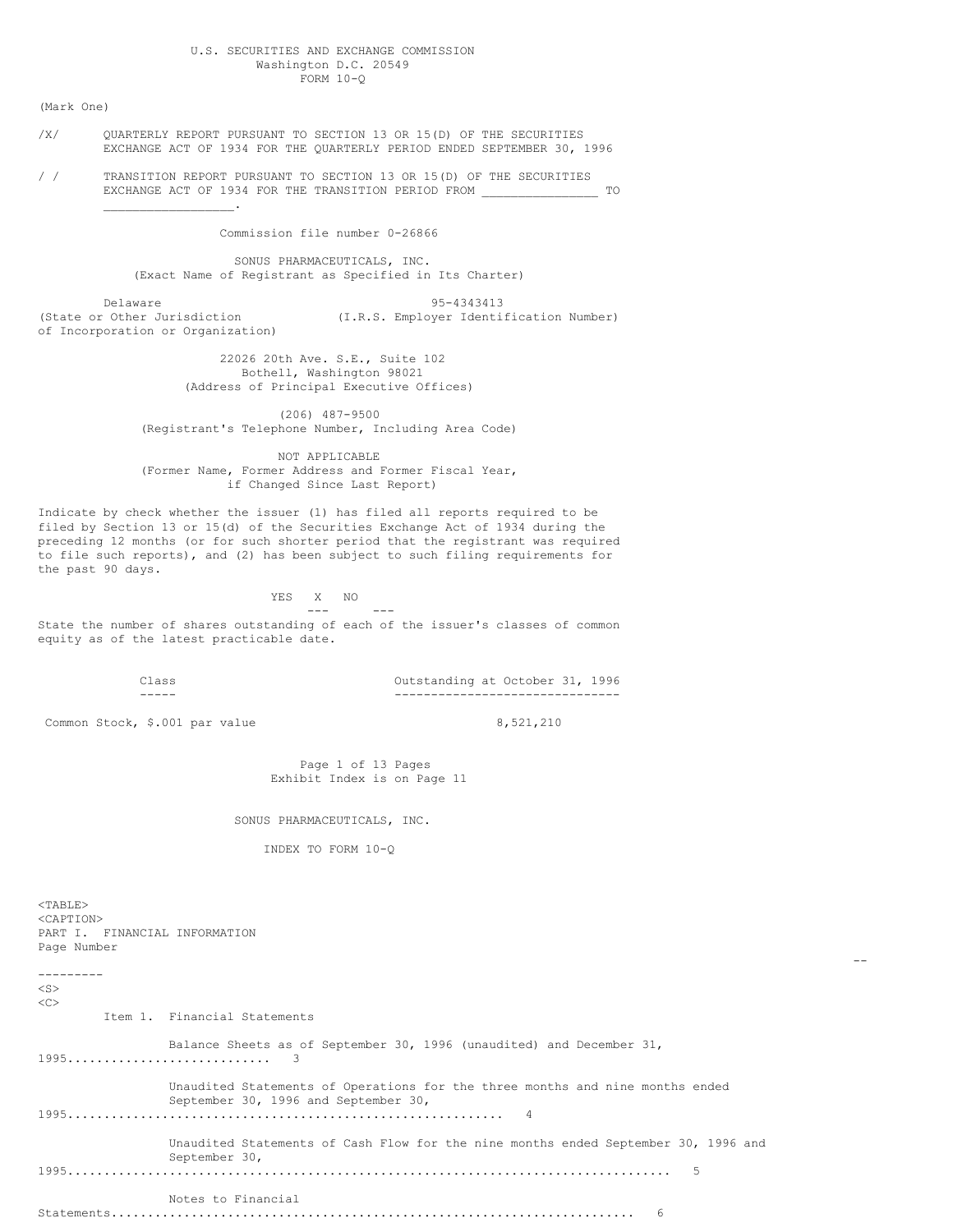Item 2. Managements' Discussion and Analysis of Financial Condition and Results of Operations................ 7

## PART II. OTHER INFORMATION

### Item 4. Submission of Matters to a Vote of Security Holders.................................................. 9

Item 6. Exhibits and Reports on Form 8-

K..................................................................... 9

SIGNATURES

............................................................................................................ 11

 $\langle$  TABLE $>$ 

2

### SONUS PHARMACEUTICALS, INC.

## BALANCE SHEETS

 $<$ TABLE $>$ <CAPTION>

|                                                                     | SEPTEMBER 30,<br>1996<br>(UNAUDITED)<br>------------ | DECEMBER 31,<br>1995<br>------------- |
|---------------------------------------------------------------------|------------------------------------------------------|---------------------------------------|
| $<$ S $>$                                                           | <<>                                                  | $<<$ $>>$                             |
| ASSETS                                                              |                                                      |                                       |
| Current assets:                                                     |                                                      |                                       |
|                                                                     | \$5,926,151<br>16, 125, 319                          | \$5,656,620<br>12,564,513             |
| Prepaid expenses and other current assets                           | 334,313                                              | 137,153                               |
|                                                                     | ------------                                         | ------------                          |
|                                                                     | 22,385,783                                           | 18,358,286                            |
| Equipment, furniture, and leasehold improvements net of accumulated |                                                      |                                       |
| depreciation of \$1,102,383 and \$794,364                           | 1,074,259                                            | 1,123,089                             |
|                                                                     | 73,338<br>-------------                              | 164,755<br>____________               |
|                                                                     | \$23,533,380                                         | \$19,646,130                          |
|                                                                     | ============                                         | ============                          |
| LIABILITIES AND STOCKHOLDERS' EQUITY                                |                                                      |                                       |
| Current liabilities:                                                |                                                      |                                       |
| Accounts payable and accrued expenses                               | \$5,000,000<br>2,304,163                             | \$5,000,000<br>1,454,607              |
|                                                                     | 1,506,352                                            | 1,568,992                             |
| Current portion of capitalized lease obligations                    | 179,854                                              | 207,247                               |
|                                                                     | -------------                                        | _____________                         |
|                                                                     | 8,990,369                                            | 8,230,846                             |
| Capitalized lease obligations, less current portion                 | 333,326                                              | 467,989                               |
| Commitments                                                         |                                                      |                                       |
| Stockholders' equity:                                               |                                                      |                                       |
| Preferred stock, \$.001 par value: 5,000,000 authorized; no shares  |                                                      |                                       |
|                                                                     |                                                      |                                       |
| Common stock, \$.001 par value: 20,000,000 shares authorized;       |                                                      |                                       |
| 8,515,724 and 8,448,082 shares outstanding in 1996 and 1995,        |                                                      |                                       |
|                                                                     | 34,249,811                                           | 30,106,638                            |
|                                                                     | (19, 986, 629)                                       | (19, 066, 414)                        |
|                                                                     | (53, 497)<br>-------------                           | (92, 929)<br>------------             |
|                                                                     | 14,209,685                                           | 10,947,295                            |
| Total liabilities and stockholders' equity                          | ____________<br>\$23,533,380                         | ____________<br>\$19,646,130          |
|                                                                     | ============                                         | -------------                         |

 $<$ /TABLE>

See accompanying notes.

SONUS PHARMACEUTICALS, INC.

STATEMENTS OF OPERATIONS (UNAUDITED)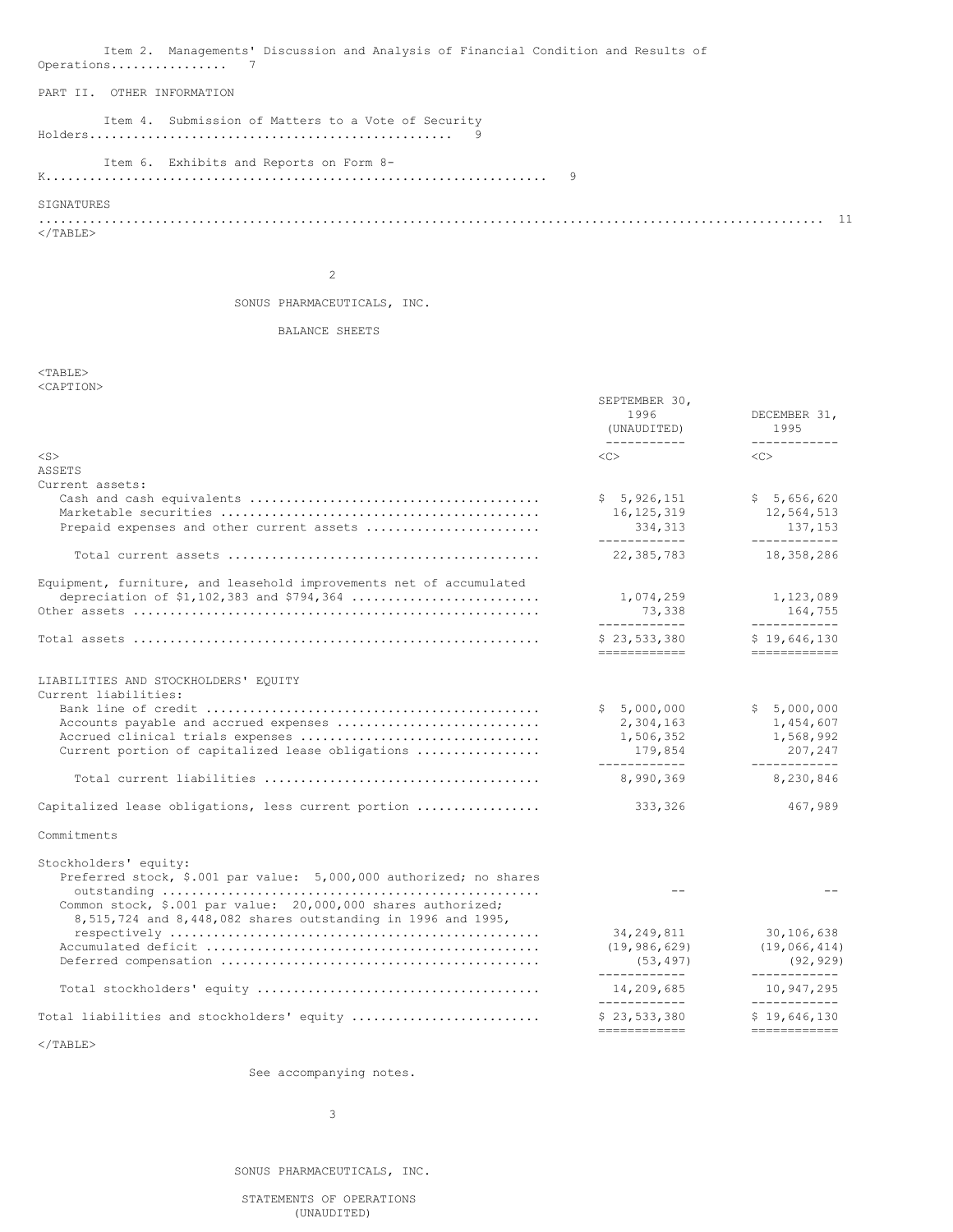<CAPTION> THREE MONTHS ENDED NINE MONTHS ENDED SEPTEMBER 30, SEPTEMBER 30, ---------------------------- ------------ ----------------- 1996 1995 1996 1995 ----------- ------------ ------------ ------------ <S> <C> <C> <C>  $\langle C \rangle$ Revenues: Collaborative agreements ....................................... \$ 6,400,000 \$ 400,000 \$ 11,200,000 \$ 4,100,000 Operating expenses: Research and development ....................................... 2,495,893 1,514,081 9,380,292 4,202,548 General and administrative ..................................... 923,611 524,160 2,659,356 1,651,238 ----------- ------------ ------------ ------------ 3,419,504 2,038,241 12,039,648 5,853,786 ----------- ------------ ------------ ------------ Operating income (loss) .......................................... 2,980,496 (1,638,241) (839,648) (1,753,786) Other income (expense): Interest income ................................................ 204,711 5,669 506,768 59,036 Interest expense ............................................... (43,462) (273,758) (172,157) (651,763) ----------- ------------ ------------ ------------ Income (loss) before income taxes ................................ 3,141,745 (1,906,331) (505,037) (2,346,513) Income tax expense ............................................... 340,000 40,844 420,000 491,644 ----------- ------------ ------------ ------------ Net income (loss) ................................................ \$ 2,801,745 \$ (1,947,175) \$ (925,037) \$ (2,838,157) =========== ============ ============ ============ Net income (loss) per share  $\dots\dots\dots\dots\dots\dots\dots\dots\dots\dots\dots\dots$  \$ 0.31 \$ (0.95) \$ (0.11) \$ (1.38) =========== ============ ============ ============ Shares used in computation of net income (loss) per share ............................................... 9,130,992 2,050,060 8,467,100 2,061,573 =========== ============ ============ ============ Pro forma, assuming conversions into common stock: Net loss per share ............................................. \$ (0.35) \$ (0.49) ============ ============ Shares used in computation of net loss per share ...................................................... 5,412,385 5,400,748 ============

============ </TABLE>

 $<$ TABLE>

See accompanying notes.

4

SONUS PHARMACEUTICALS, INC.

STATEMENTS OF CASH FLOWS (UNAUDITED)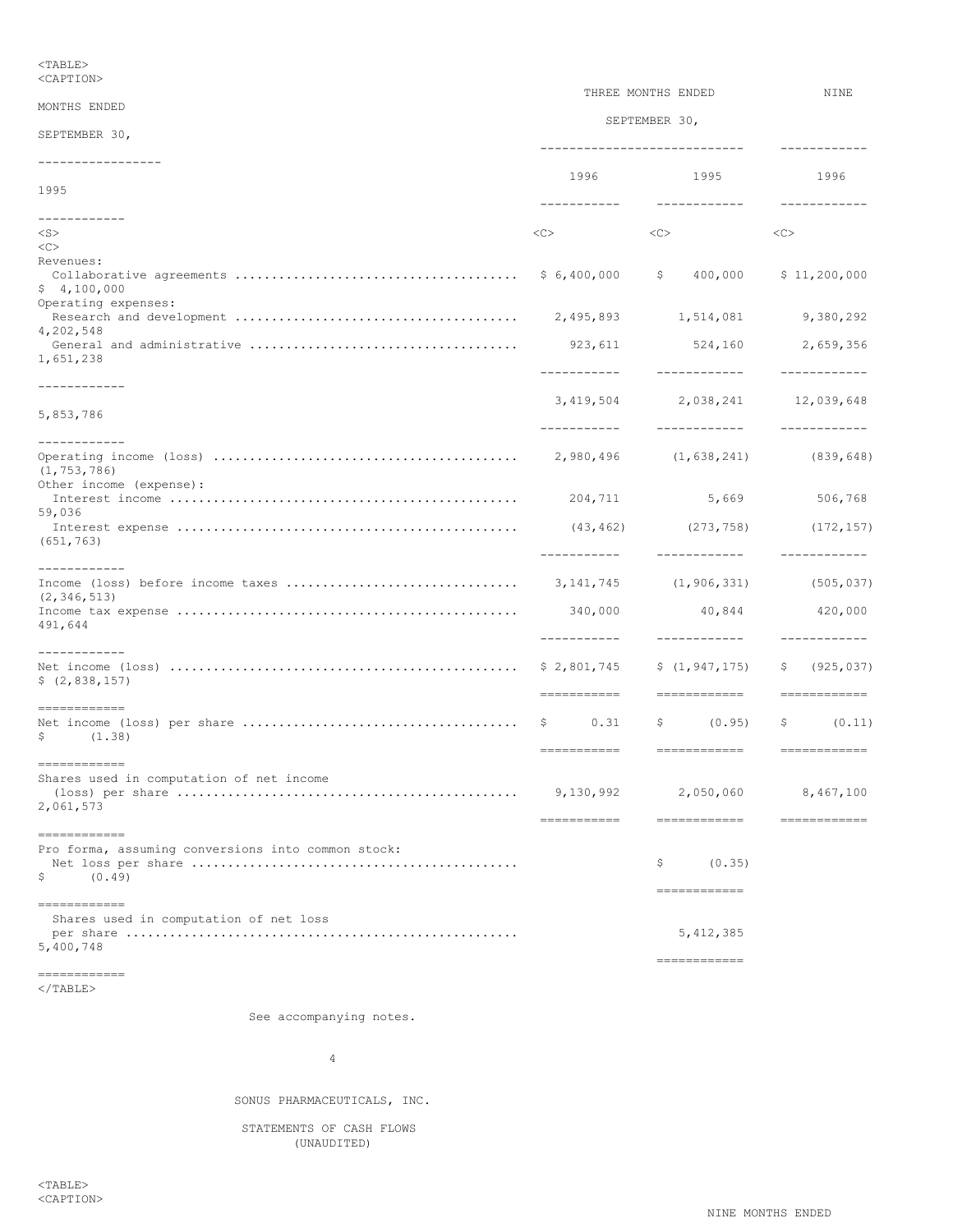|                                                                                                               | SEPTEMBER 30,<br>------------                    |                                           |
|---------------------------------------------------------------------------------------------------------------|--------------------------------------------------|-------------------------------------------|
|                                                                                                               | 1996<br>-------------                            | 1995<br>$- - - - - - - -$                 |
|                                                                                                               |                                                  |                                           |
| $<$ S $>$                                                                                                     | <<                                               | <<                                        |
| OPERATING ACTIVITIES                                                                                          | \$ (925, 037)                                    |                                           |
| \$(2,838,157)<br>Adjustments to reconcile net loss to net cash provided by (used in)<br>operating activities: |                                                  |                                           |
| Amortization of premium (discount) on marketable securities                                                   | 308,019<br>32,541<br>39,432<br>$\qquad \qquad -$ | 256,909<br>14,154<br>$ -$                 |
| 66,403                                                                                                        | $- -$                                            | 200,000                                   |
| Changes in operating assets and liabilities:                                                                  | (105, 743)                                       |                                           |
| (329, 184)                                                                                                    |                                                  | 1,359,164                                 |
| Change in accrued clinical trials expenses                                                                    | 852,918<br>(62, 639)<br>(3, 361)                 | 326,304                                   |
| (338, 680)                                                                                                    |                                                  |                                           |
| (400, 000)                                                                                                    |                                                  |                                           |
| Net cash provided by (used in) operating activities<br>(1, 683, 087)                                          | 136,130                                          |                                           |
| INVESTING ACTIVITIES<br>Purchases of equipment, furniture, and leasehold improvements                         | (259, 190)                                       |                                           |
| (271, 453)<br>(7, 968, 976)                                                                                   | (56, 969, 288)                                   |                                           |
| Proceeds from sale of marketable securities<br>Proceeds from maturities of marketable securities              | 50,484,820<br>2,895,942<br>------------          | 9,022,657<br>493,087<br>$- - - - - - - -$ |
|                                                                                                               | (3, 847, 716)                                    | 1,275,315                                 |
| FINANCING ACTIVITIES                                                                                          | 16,400,000<br>16,400,000                         | 3,850,000                                 |
| (2, 927, 005)<br>Proceeds from capitalized lease obligations<br>(212, 813)                                    | $ -$<br>(162, 057)                               | 117,171                                   |
| Proceeds from issuance (repurchase) of common stock and warrants<br>(25, 414)                                 | 4, 143, 173<br>------------                      | $- - - - - - - -$                         |
|                                                                                                               | 3,981,116                                        | 801,939                                   |
| Increase in cash and cash equivalents for the period<br>Cash and cash equivalents at beginning of period      | 269,530<br>5,656,621<br>------------             | 394,167<br>34,719<br>--------             |
| ------------                                                                                                  | \$5,926,151<br>============                      | 428,886                                   |
| Supplemental cash flow information:                                                                           | 30,962<br>Ş<br>-------------                     | 294,381<br>Ş                              |
| ===========                                                                                                   | 420,000<br>S<br>============                     | 291,644<br>Ş                              |
| ===========                                                                                                   |                                                  |                                           |

 $<$ /TABLE>

See accompanying notes

5

SONUS PHARMACEUTICALS, INC. NOTES TO FINANCIAL STATEMENTS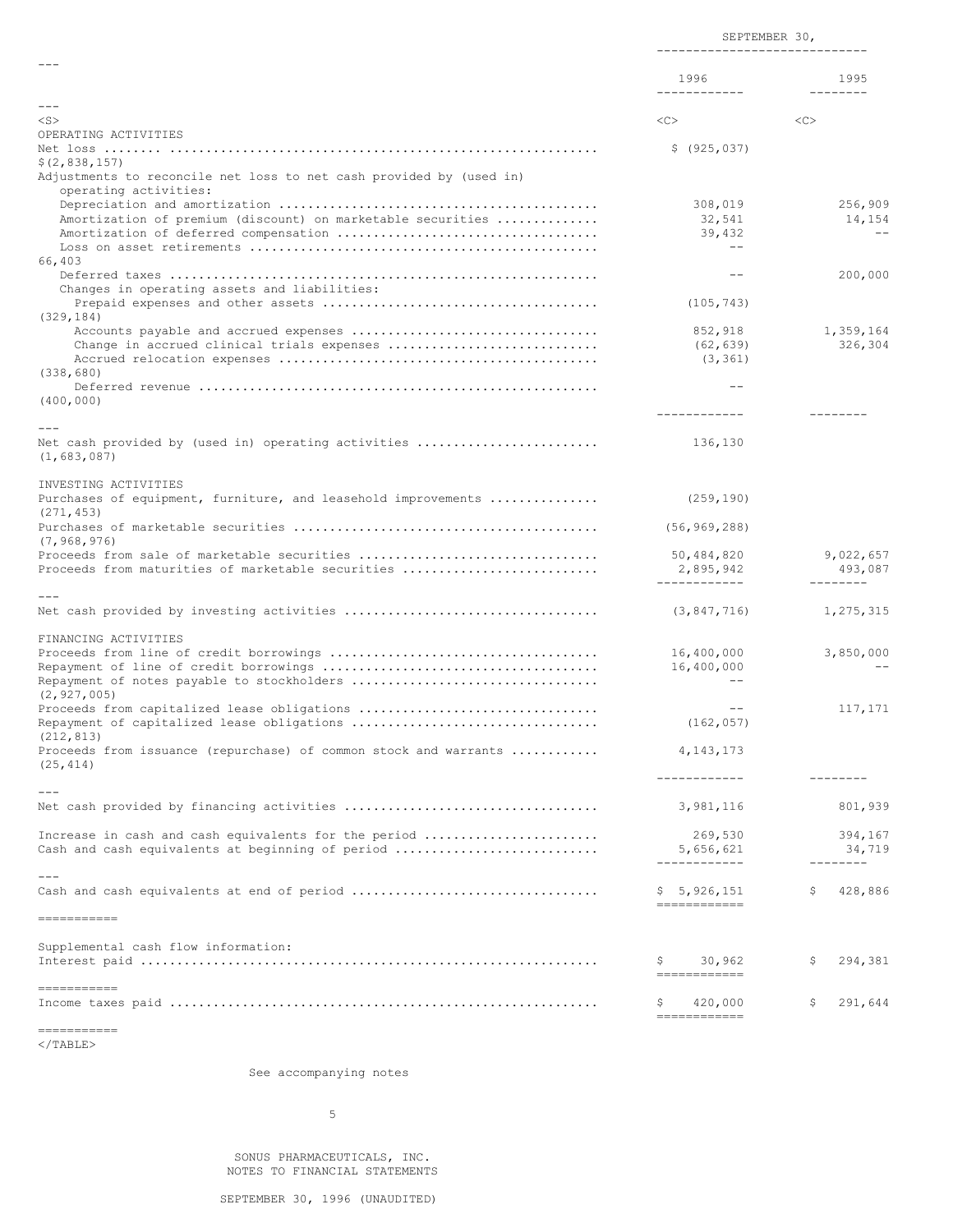#### (1) BASIS OF PRESENTATION

The unaudited financial statements have been prepared in accordance with generally accepted accounting principles for interim financial information and with the instructions to Form 10-Q. Accordingly, they do not include all of the information and footnotes required to be presented for complete financial statements. The accompanying financial statements reflect all adjustments (consisting only of normal recurring accruals) which are, in the opinion of management, necessary for a fair presentation of the results for the interim periods presented.

The financial statements and related disclosures have been prepared with the assumption that users of the interim financial information have read or have access to the audited financial statements for the preceding fiscal year. Accordingly, these financial statements should be read in conjunction with the audited financial statements and the related notes thereto included in the 1995 Annual Report and incorporated by reference in Form 10-K for the year ended December 31, 1995.

#### (2) COLLABORATIVE AGREEMENTS

In May 1996, the Company formed a strategic alliance with Abbott Laboratories for the marketing and sale of EchoGen (R) Emulsion ("EchoGen") in the United States. SONUS has primary responsibility for clinical development, regulatory affairs, and medical and technical marketing support of EchoGen, and Abbott has primary responsibility for United States marketing and sales. SONUS has retained certain co-promotion rights to EchoGen in the United States. Under the agreement, Abbott has paid the Company \$7.0 million as of September 30, 1996 and has agreed to pay an additional \$24.0 million consisting of \$6.0 million in the form of quarterly payments over the next 6 quarters and \$18.0 million in the form of milestone payments conditioned on the achievement of certain regulatory and commercialization milestones. After the United States Food and Drug Administration ("FDA") has approved the marketing of EchoGen, for which there can be no assurance, SONUS will receive 47 percent of net EchoGen revenues in the United States -- a portion of which SONUS must use to fund its responsibilities under the agreement. The agreement spans the life of the patents relating to EchoGen. Abbott can acquire the rights to additional indications for EchoGen by making additional clinical support payments. In addition, Abbott purchased for \$4.0 million, five year warrants to acquire 500,000 shares of the Company's common stock at an exercise price of \$16.00 per share.

#### (3) SUBSEQUENT EVENTS

In October 1996, the Company expanded its strategic alliance with Abbott Laboratories by signing a second agreement for EchoGen that extends Abbott's licensed territory to include the following: Europe, Latin America, Canada, Middle East, Africa and certain Asia/Pacific Rim countries. Under the agreement, Abbott has agreed to pay the Company \$34.6 million in payments conditioned upon the achievement of certain regulatory and commercialization milestones, of which \$12.6 million are offsettable against future royalty payments. After applicable regulatory agencies have approved the marketing of EchoGen, for which there can be no assurance, SONUS will receive a royalty that ranges from 36% to 42% of EchoGen net sales based on aggregate annual sales in the territory. The agreement spans the life of the patents relating to EchoGen in the countries of the territory.

ITEM 2.

## MANAGEMENT'S DISCUSSION AND ANALYSIS OF FINANCIAL CONDITION AND RESULTS OF OPERATIONS

6

#### OVERVIEW

Since its inception in October 1991, the Company has engaged primarily in the research and development of proprietary contrast agents for use in ultrasound imaging. The Company has financed its research and development and clinical trials through payments received under agreements with its collaborative partners, private equity and debt financings, and an initial public offering completed in 1995. As of September 30, 1996, the Company had accumulated net losses of approximately \$20.0 million since its inception. Clinical trials of the Company's principal product under development, EchoGen(R) Emulsion, began in January 1994. The Company has completed various Phase 1, Phase 2 and Phase 3 clinical trials of EchoGen since 1994 and in August 1996 submitted a new drug application ("NDA") with the FDA. The Company expects to file for marketing authorization with the European Medicines Evaluation Agency for EchoGen by year end.

The Company will not be able to commence U.S. sales of EchoGen unless and until it receives FDA approval. To date, all of the Company's revenues have been derived from option and license payments that have been received under agreements with Abbott Laboratories, Inc. ("Abbott"), Daiichi Pharmaceutical Co.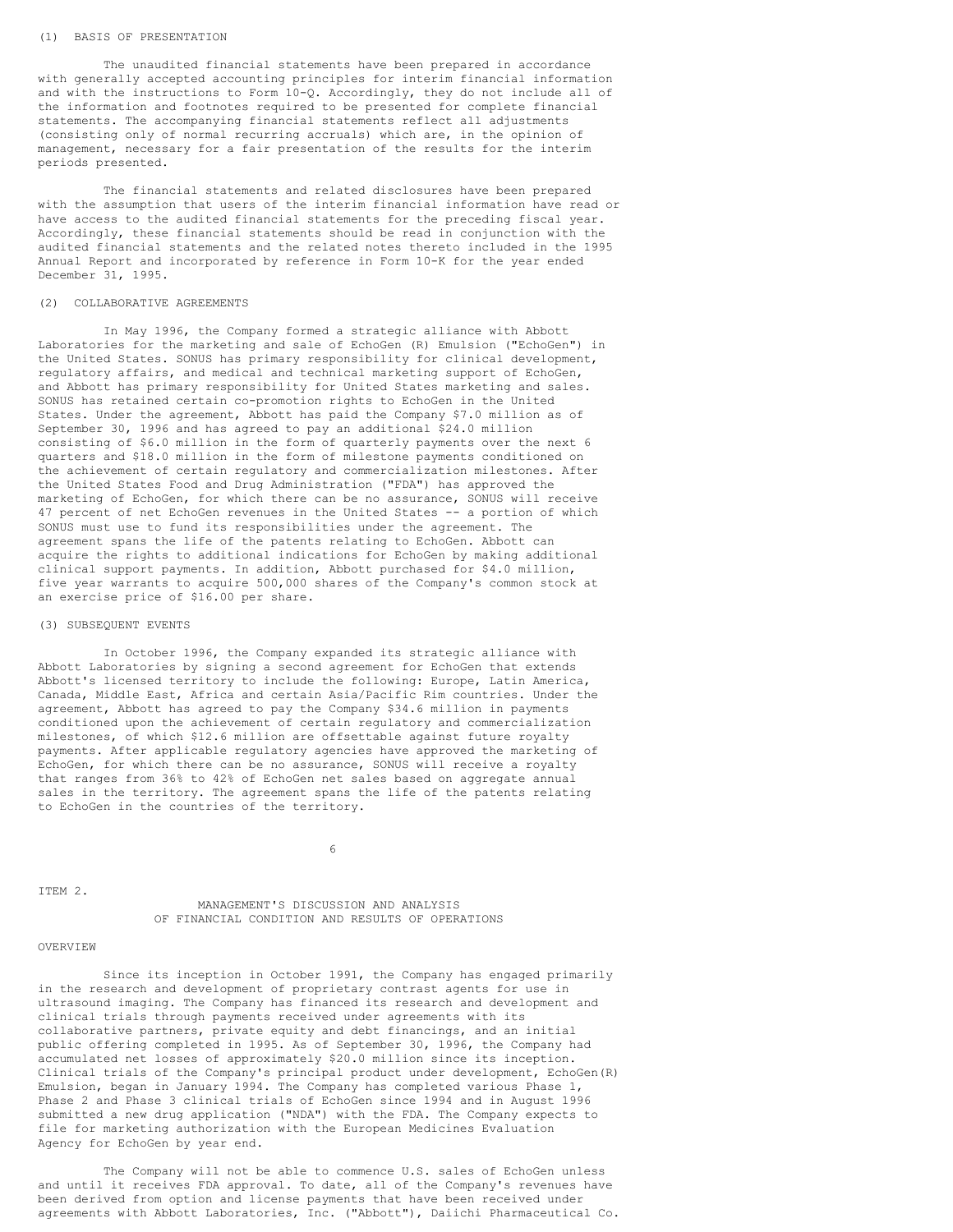Ltd. ("Daiichi"), and Guerbet S.A. for the collaborative development of EchoGen within the United States and in certain foreign territories. In May 1996, the Company formed a strategic alliance with Abbott Laboratories for the marketing and sale of EchoGen in the United States. Under the agreement, Abbott has agreed to pay the Company \$31.0 million in upfront, clinical support and milestone payments, of which \$7.0 million has been paid as of September 30, 1996. In addition, Abbott has purchased, for \$4.0 million, warrants to acquire 500,000 shares of common stock of the Company, equal to approximately six percent (6%) of the Company's outstanding common stock. The warrants are exercisable over five years at \$16.00 per share. In April 1993, the Company granted Daiichi an option to acquire exclusive marketing and distribution rights to EchoGen in certain countries in the Pacific Rim. In March 1995, Daiichi exercised the option and entered into a license agreement with the Company. Under the option and license agreements, Daiichi has paid the Company option and license fees totaling \$12.0 million and has agreed to pay an additional \$20.0 million, consisting of \$0.8 million in the form of quarterly payments over the next two quarters and \$19.2 million in the form of milestone payments conditioned on the achievement of certain clinical development, regulatory and commercialization milestones in Japan. In addition to the option and license agreements, Daiichi entered into a convertible subordinated debenture purchase agreement with the Company in November 1993 under which the Company issued a convertible subordinated debenture to Daiichi in the principal amount of \$3.0 million, which was converted into 462,857 shares of common stock concurrently with the closing of the Company's initial public offering. In October 1994, the Company granted Guerbet an option, which expired September 30, 1996, to acquire exclusive marketing and distribution rights to EchoGen in Europe. In exchange for such option, the Company received payments totaling approximately \$4.7 million, of which \$3.6 million, plus accrued interest (\$245,875 at the time of conversion),was converted into 549,410 shares of common stock of the Company concurrently with the closing of the Company's initial public offering. The remaining \$1.1 million was recognized as revenue in 1994.

The Company's results of operations have varied and will continue to vary significantly from quarter to quarter and depend on, among other factors, the timing of fees and milestone payments made by collaborative partners, the entering into product license agreements by the Company and the timing and costs of the clinical trials conducted by the Company. The Company's current collaborative partners can terminate their agreements on short notice, and there can be no assurance that the Company will receive any additional funding or milestone payments.

#### RESULTS OF OPERATIONS

Revenue from collaborative agreements increased to \$6.4 million for the three months ended September 30, 1996 as compared to \$400,000 for the three months ended September 30, 1995. The revenue in the current period represents regular quarterly payments from Abbott and Daiichi as well as milestone payments related to the NDA submission with the U.S. FDA and certain Phase 2 clinical trial results. The prior period revenue represented a regular quarterly payment under the Daiichi agreement. Revenue from collaborative agreements increased to \$11.2 million for the nine months ended September 30, 1996 as compared to \$4.1 million for the nine months ended September 30, 1995.

Research and development expenses increased to \$2.5 million for the three months ended September 30, 1996 from \$1.5 million for the three months ended September 30, 1995 and to \$9.4 million for the nine months ended

7

September 30, 1996 from \$4.2 million for the nine months ended September 30, 1995. The increases in the current year periods were primarily due to expenses relating to two Phase 3 clinical trials of EchoGen as well as costs incurred in the preparation and subsequent submission of the NDA.

General and administrative expenses increased to \$924,000 for the three months ended September 30, 1996 from \$524,000 for the three months ended September 30, 1995 and to \$2.7 million for the nine months ended September 30, 1996 as compared to \$1.7 million for the nine months ended September 30, 1995. The increases in the current year periods reflected increased costs of filing and prosecuting patent and trademark applications, the implementation of market research programs, legal fees related to corporate alliances, as well as investor related and other expenses resulting from being a public company.

Interest income increased to \$205,000 and \$507,000 for the three and nine months ended September 30, 1996 as compared to \$6,000 and \$59,000 for the three and nine months ended September 30, 1995, respectively, as a result of larger average invested cash balances resulting from the initial public offering and the Abbott strategic alliance. Interest expense decreased by \$230,000 and \$480,000 for the three and nine months periods ended September 30, 1996, respectively, primarily due to the repayment of notes to stockholders and the conversion of debts into common stock upon completion of the initial public offering.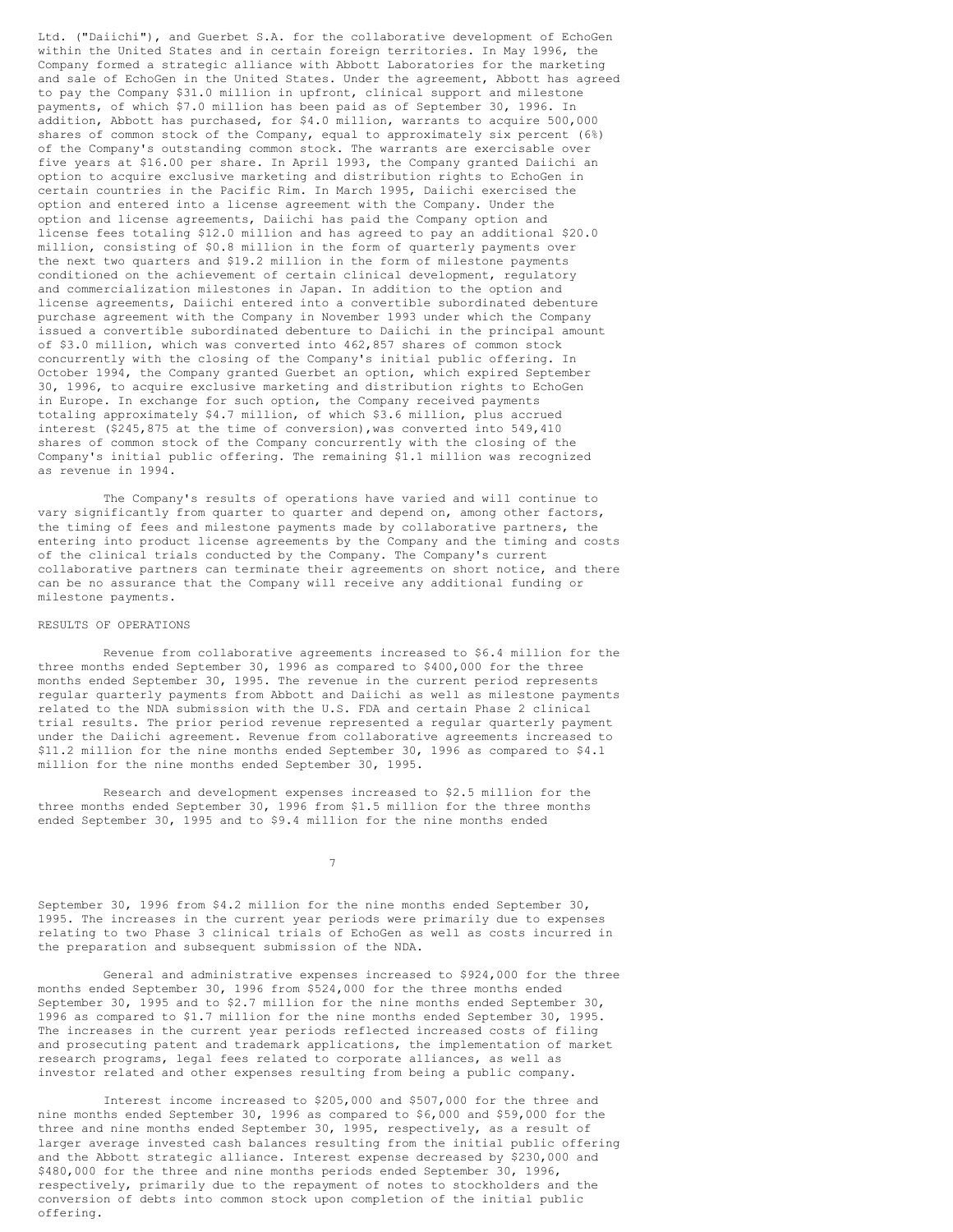Income taxes of \$340,000 and \$41,000 for the three months ended September 30, 1996 and 1995, respectively, and income taxes of \$420,000 and \$492,000 for the nine months ended September 30, 1996 and 1995, respectively, were primarily attributable to withholding taxes paid to Japan relating to the collaborative payments received from Daiichi.

### LIQUIDITY AND CAPITAL RESOURCES

Through September 30, 1996, the Company has financed its operations with payments from Abbott, Daiichi and Guerbet of \$26.7 million, proceeds from the issuance of convertible, redeemable preferred stock of \$4.0 million (which converted into common stock at the closing of the Company's initial public offering), proceeds from a line of credit of \$5.0 million, net proceeds of \$19.0 million from the initial public offering and proceeds of \$4.0 million for the issuance of Common Stock warrants. At September 30, 1996, the Company had cash, cash equivalents and marketable securities of \$22.1 million, compared to \$18.2 million at December 31, 1995. Cash provided by operations for the nine months ended September 30, 1996 was \$136,000 as compared to cash used in operations of \$1.7 million for the nine months ended September 30, 1995.

In August 1996, the Company renewed a loan agreement with Silicon Valley Bank which provides for a \$5.0 million revolving line of credit facility, which is secured by the tangible assets of the Company. At September 30, 1996, there was \$5.0 million outstanding under the line of credit. The line of credit expires in August 1997 and bears interest at the prime rate plus 1.0% per annum and the Company is required to maintain certain minimum balances of cash, cash equivalents and marketable securities.

The Company's cash needs may increase in future periods due to its pending and planned research and clinical development programs. The Company estimates that existing cash, cash equivalents and marketable securities will be sufficient to meet the Company's capital requirements for at least the next 12 months. The Company's future capital requirements will, however, depend on many factors, including the progress of the Company's research and development programs, clinical trials, the time and costs required to gain regulatory approvals, the ability of the Company to obtain and retain continued funding from third parties under collaborative agreements, the costs of filing, prosecuting and enforcing patents, patent applications, patent claims and trademarks, the costs of marketing and distribution, the status of competing products and the market acceptance of the Company's products, if and when approved. The Company may have to raise substantial additional funds to complete development of any product or to commercialize any products if and when approved by the FDA. There can be no assurance that additional financing will be available on acceptable terms, if at all.

#### FORWARD-LOOKING STATEMENTS

This 10-Q report contains certain forward-looking statements that involve risk and uncertainties. As discussed in the Company's 1995 annual report on Form 10-K, the Company's future operating results are uncertain and may be impacted by the following factors, among others: FDA and foreign regulatory requirements, lengthy regulatory approval process, uncertainty of clinical trials for additional clinical indications of EchoGen, future capital requirements and

8

uncertainty of additional funding, dependence on third parties for funding, clinical development and distribution and uncertainty of market acceptance.

## PART II. OTHER INFORMATION

ITEM 4. EXHIBITS AND REPORTS ON FORM 8-K

#### (A) EXHIBITS

Number Description ------ -----------

11.1 Computation of net income (loss) per share. 11.2 Computation of pro forma net income (loss) per share.

(B) REPORTS ON FORM 8-K

The Company filed the following report on Form 8-K during the quarter ended June 30, 1996:

1. The Registrant filed a report on Form 8-K on August 23, 1996 in connection with the adoption of a Shareholder Rights Plan dated July 29, 1996.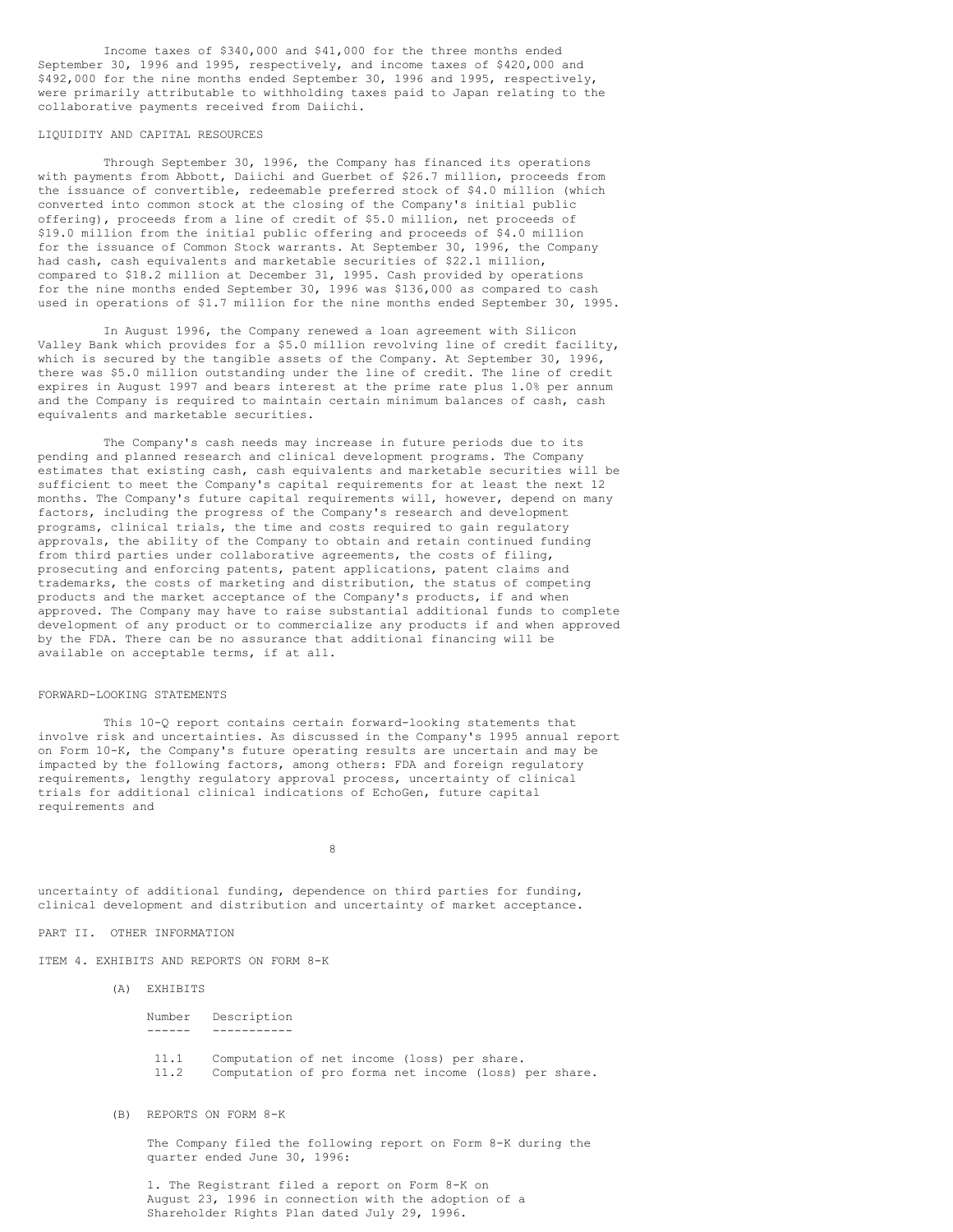### SIGNATURES

Pursuant to the requirements of the Securities Exchange Act of 1934, the registrant caused this report to be signed on its behalf by the undersigned, thereunto duly authorized.

# SONUS PHARMACEUTICALS, INC.

| Date: | November 14, 1996 | Bv: | /s/ Gregory Sessler                                                                                                                   |
|-------|-------------------|-----|---------------------------------------------------------------------------------------------------------------------------------------|
|       |                   |     | Gregory Sessler<br>Chief Financial Officer and<br>Assistant Secretary (Principal<br>Financial Officer and Duly<br>Authorized Officer) |

10

EXHIBIT INDEX

| Exhibit | Number Description                                     | Page<br>Number |
|---------|--------------------------------------------------------|----------------|
| 11.1    |                                                        |                |
| 11.2    | Computation of pro forma net income (loss) per share13 |                |

11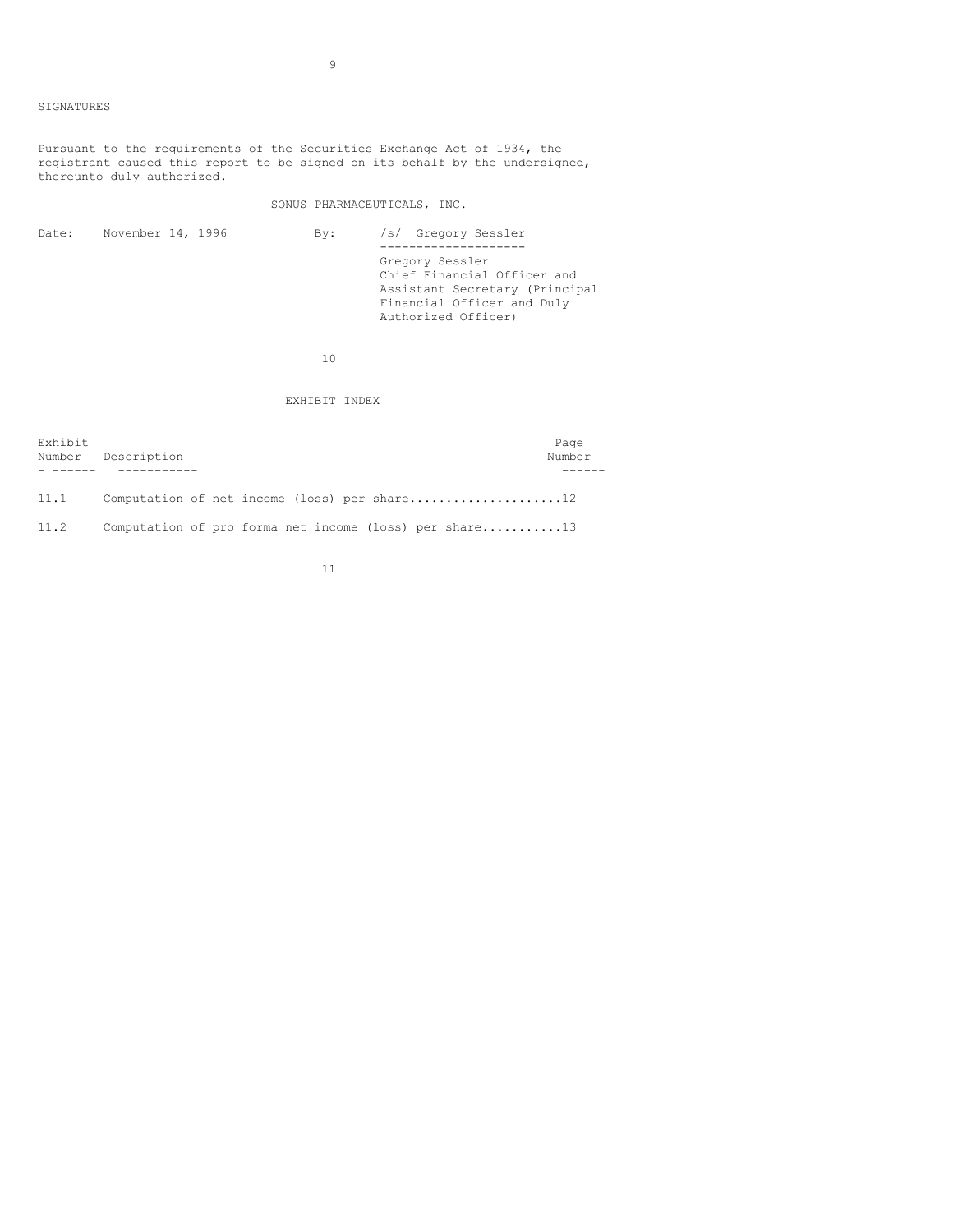# EXHIBIT 11.1

# SONUS PHARMACEUTICALS, INC.

## COMPUTATION OF NET INCOME (LOSS) PER SHARE

 $<$ TABLE $>$ <CAPTION>

| Ended                                                                                                                                                                                                                                                                                    | Three Months Ended  | Nine Months                                                                                                                                                                                                                                                                                                                                                                                                                                                                                                                                                |                      |    |
|------------------------------------------------------------------------------------------------------------------------------------------------------------------------------------------------------------------------------------------------------------------------------------------|---------------------|------------------------------------------------------------------------------------------------------------------------------------------------------------------------------------------------------------------------------------------------------------------------------------------------------------------------------------------------------------------------------------------------------------------------------------------------------------------------------------------------------------------------------------------------------------|----------------------|----|
| 30 <sub>1</sub>                                                                                                                                                                                                                                                                          | September 30,       |                                                                                                                                                                                                                                                                                                                                                                                                                                                                                                                                                            | September            |    |
| -----------                                                                                                                                                                                                                                                                              |                     | ------------------------------                                                                                                                                                                                                                                                                                                                                                                                                                                                                                                                             | -------------------- |    |
| 1995                                                                                                                                                                                                                                                                                     | 1996                | 1995                                                                                                                                                                                                                                                                                                                                                                                                                                                                                                                                                       | 1996                 |    |
| -----------                                                                                                                                                                                                                                                                              | ----------          | -----------                                                                                                                                                                                                                                                                                                                                                                                                                                                                                                                                                | -----------          |    |
| $<$ S $>$<br><<>                                                                                                                                                                                                                                                                         | $<<$ $<$ $>$        | <<                                                                                                                                                                                                                                                                                                                                                                                                                                                                                                                                                         | <<                   |    |
| Net income $(\text{loss})$<br>\$(2, 838, 157)                                                                                                                                                                                                                                            | \$2,801,745         | \$(1, 947, 175)                                                                                                                                                                                                                                                                                                                                                                                                                                                                                                                                            | \$ (925, 037)        |    |
| ===========                                                                                                                                                                                                                                                                              |                     | $\begin{tabular}{ll} \multicolumn{3}{l}{{\color{red}\boldsymbol{=}}} & \multicolumn{3}{l}{\color{blue}\boldsymbol{=}} & \multicolumn{3}{l}{\color{blue}\boldsymbol{=}} & \multicolumn{3}{l}{\color{blue}\boldsymbol{=}} & \multicolumn{3}{l}{\color{blue}\boldsymbol{=}} & \multicolumn{3}{l}{\color{blue}\boldsymbol{=}} & \multicolumn{3}{l}{\color{blue}\boldsymbol{=}} & \multicolumn{3}{l}{\color{blue}\boldsymbol{=}} & \multicolumn{3}{l}{\color{blue}\boldsymbol{=}} & \multicolumn{3}{l}{\color{blue}\boldsymbol{=}} & \multicolumn{3}{l}{\color$ | ===========          |    |
| Weighted average shares outstanding<br>1,963,843<br>Net effect of stock option exercised and stock                                                                                                                                                                                       | 8,490,201           | 1,952,864                                                                                                                                                                                                                                                                                                                                                                                                                                                                                                                                                  | 8,467,100            |    |
| options and warrants granted during the 12<br>months prior to the Company's filing of its<br>initial public offering, calculated using the<br>treasury stock method at the offering price<br>of \$7 per share, and treated as outstanding<br>for all periods prior to the closing of the |                     |                                                                                                                                                                                                                                                                                                                                                                                                                                                                                                                                                            |                      |    |
| initial public offering<br>97,730                                                                                                                                                                                                                                                        | $- -$               | 97,196                                                                                                                                                                                                                                                                                                                                                                                                                                                                                                                                                     |                      |    |
| Net effect of common stock equivalents<br>calculated using the treasury stock method                                                                                                                                                                                                     | 640,790             |                                                                                                                                                                                                                                                                                                                                                                                                                                                                                                                                                            |                      |    |
| -----------                                                                                                                                                                                                                                                                              | . _ _ _ _ _ _ _ _ _ |                                                                                                                                                                                                                                                                                                                                                                                                                                                                                                                                                            |                      |    |
| Shares used in computation of net income<br>$(\text{loss})$ per share<br>2,061,573                                                                                                                                                                                                       | 9,130,992           | 2,050,060                                                                                                                                                                                                                                                                                                                                                                                                                                                                                                                                                  | 8,467,100            |    |
| ===========                                                                                                                                                                                                                                                                              | ==========          | -----------                                                                                                                                                                                                                                                                                                                                                                                                                                                                                                                                                |                      |    |
| Net income (loss) per share<br>(1, 38)                                                                                                                                                                                                                                                   | 0.31<br>Ş.          | \$<br>(0.95)                                                                                                                                                                                                                                                                                                                                                                                                                                                                                                                                               | (0.11)<br>Ş.         | \$ |
| ------------                                                                                                                                                                                                                                                                             | ==========          |                                                                                                                                                                                                                                                                                                                                                                                                                                                                                                                                                            | ===========          |    |

 $<$ /TABLE>

12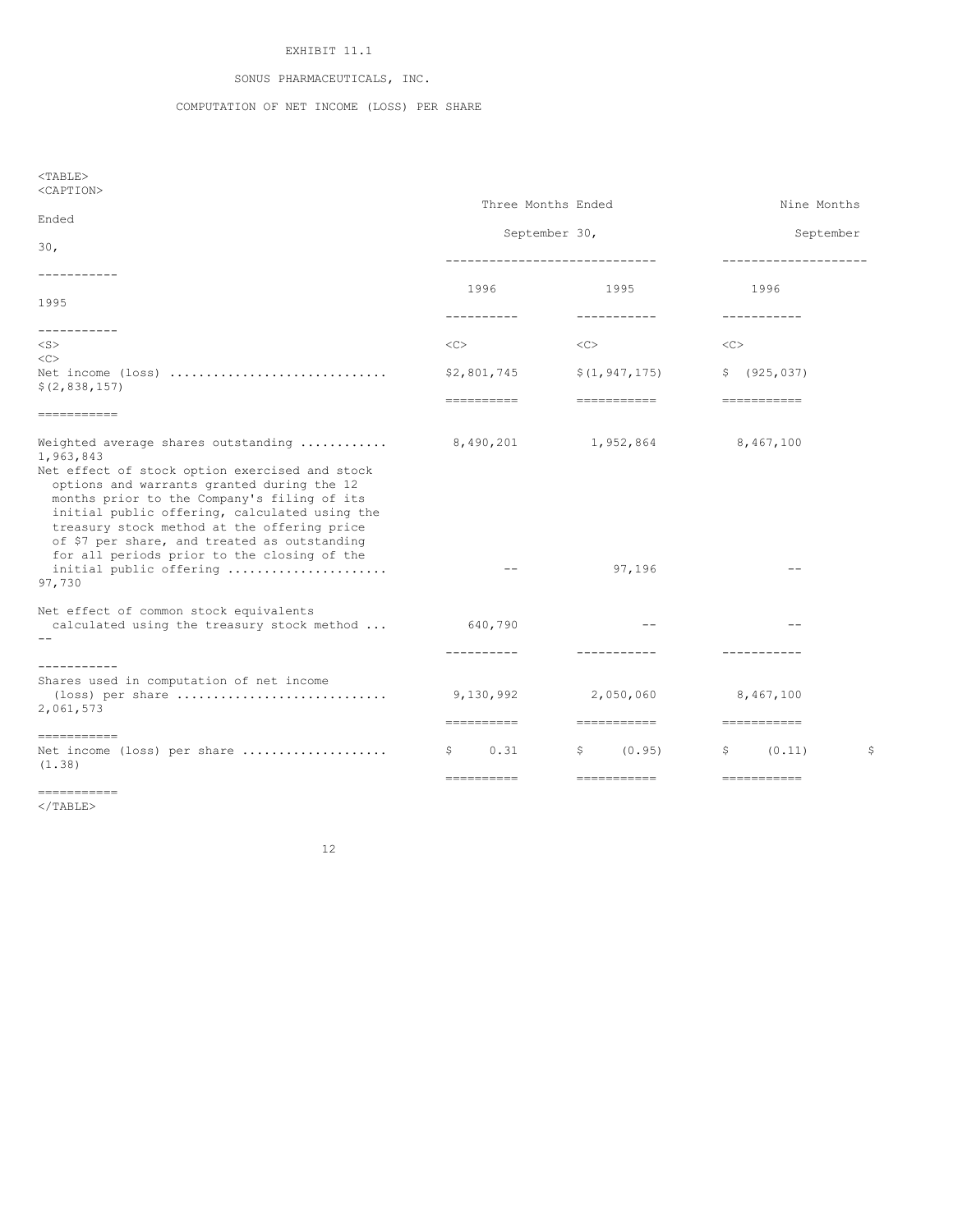# EXHIBIT 11.2

# SONUS PHARMACEUTICALS, INC.

COMPUTATION OF PRO FORMA NET INCOME (LOSS) PER SHARE

 $<$ TABLE $>$ <CAPTION>

|                                                                                | Three Months Ended           | Nine          |
|--------------------------------------------------------------------------------|------------------------------|---------------|
| Months Ended                                                                   |                              |               |
| 30, 1995                                                                       | September 30, 1995 September |               |
|                                                                                | . <u>.</u>                   |               |
| -----------                                                                    |                              |               |
| $<$ S $>$                                                                      | <<                           | < <sub></sub> |
|                                                                                | \$(1, 947, 175)              |               |
| \$(2,838,157)                                                                  |                              |               |
| 204,913                                                                        | 76,412                       |               |
|                                                                                | -----------                  |               |
| $- - - - -$                                                                    |                              |               |
|                                                                                | \$(1, 870, 763)              |               |
| \$(2, 633, 244)                                                                |                              |               |
|                                                                                | ===========                  |               |
| $=$ = = = = = = = = = = =                                                      |                              |               |
| 1,963,843                                                                      | 1,952,864                    |               |
| Weighted average common shares giving effect to the                            |                              |               |
| conversion of preferred stock into common stock for                            |                              |               |
| 2,352,219                                                                      | 2,352,219                    |               |
| Net effect of stock options exercised and stock options                        |                              |               |
| and warrants granted during the 12 months prior to the Company's filing of its |                              |               |
| initial public offering calculated using the treasury stock method at the      |                              |               |
| offering price of \$7 per share, and treated as outstanding for all periods    |                              |               |
| prior to the closing of the initial public offering<br>97,730                  | 97,196                       |               |
| Weighted average common shares giving effect to the                            |                              |               |
| conversion of the convertible subordinated debenture                           |                              |               |
| into common stock using the initial public offering                            |                              |               |
| 462,857                                                                        | 462,857                      |               |
| Weighted average common shares giving effect to the                            |                              |               |
| conversion of \$3.6 million of deferred revenue from                           |                              |               |
| the time of receipt, plus accrued interest at the initial                      |                              |               |
| 524,099                                                                        | 547,249                      |               |
|                                                                                | -----------                  |               |
|                                                                                |                              |               |
| Shares used in computation of pro forma net loss per                           | 5,412,385                    |               |
| 5,400,748                                                                      |                              |               |
| ===========                                                                    | ===========                  |               |
|                                                                                | (0.35)<br>Ş.                 | \$.           |
| (0.49)                                                                         |                              |               |
|                                                                                | ===========                  |               |

 $<$ /TABLE>

===========

13